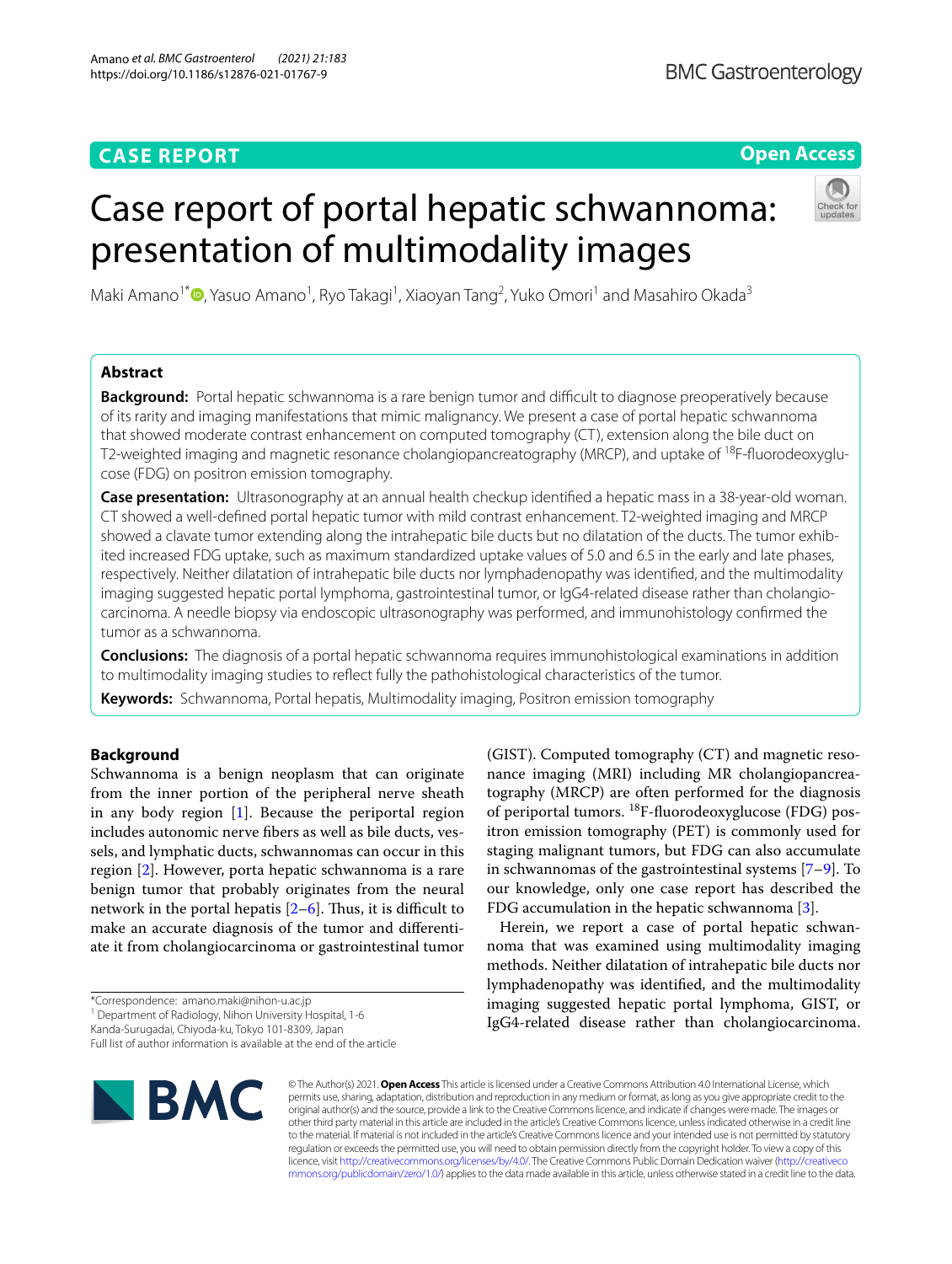Immunohistological examinations of tissue sampled by needle biopsy confrmed the diagnosis of schwannoma.

## **Case presentation**

A 38-year-old woman underwent an annual health checkup, and the ultrasonography identifed a hepatic mass close to the portal vein. No specifc fndings were noted in her personal and family history. Her physical and laboratory data were unremarkable. CT showed a well-defned portal hepatic tumor with inhomogeneous moderate contrast enhancement (Fig.  $1a$ ). The tumor measured 4.2  $\text{cm} \times 6.8 \text{ cm}$ . The clavate tumor showed low intensity on T1-weighted imaging and was isointense to fat on  $T2$ -weighted imaging (Fig. [1b](#page-1-0)). The tumor included cystic degeneration and extended along the intrahepatic bile duct (Fig. [1b](#page-1-0)). Both MRCP and endoscopic retrograde cholangiopancreatography showed focal bile duct compression without any biliary obstruc-tion and dilatation (Fig. [1](#page-1-0)c, d).  $^{18}$ F-FDG accumulation was shown on PET after 5 months of the CT scan; the size of the tumor did not change during the interval (Fig. [1e](#page-1-0)), and the maximum standardized uptake value  $(SUV_{max})$  was 5.0 (Fig. [1f](#page-1-0)) and 6.5 in the early and late phases, respectively. Lymphadenopathy was not identifed by any imaging methods. Because IgG4-related disease and portal hepatic malignancy, including malignant lymphoma and cholangiocarcinoma, were still of our concern, a needle biopsy via endoscopic ultrasonography was performed. Histological study showed the spindle cells close to the bile duct (Fig.  $2a$ ). The lymphocyte infiltration was not identifed, but the small vessels had proliferated moderately. Immunohistological examinations showed that the tumor cells were strongly positive for S-100 (Fig. [2b](#page-2-0)) but not for smooth muscle actin and c-Kit. Ki-67 staining was <  $1\%$  of the tumor cells. The diagnosis of portal hepatic schwannoma was made. Because of her age and possibly high invasiveness of the surgery for the portal benign tumor, we did not recommend the surgical procedures. She was followed up intensely in another institution.

## **Discussion and conclusions**

Schwannoma can originate from the inner portion of any peripheral nerve sheath except the olfactory and optic nerves, which lack Schwann cells [[1\]](#page-3-0). Portal hepatic schwannoma is rare, despite the distribution of autonomic neural networks along the hepatic arteries. Yin et al. [\[6](#page-3-2)] reported that the median size of the tumor is 4.7 cm and 40% of patients are asymptomatic, and our findings were consistent with these values. The physical and laboratory data for our patient were unremarkable; neither superfcial lymphadenopathy nor jaundice was



<span id="page-1-0"></span>**Fig. 1 a** Contrast-enhanced CT shows a clavate-shaped periportal tumor with inhomogeneous moderate enhancement (arrow). **b** T2-weighted imaging shows the tumor isointense to fat with cystic degeneration (arrow). **c** MRCP shows bile duct compression without any biliary dilatation (arrows). **d** ERCP also shows bile duct compression without any biliary obstruction (arrow). **e** The tumor has not changed at the 2nd CT (arrow). **f** PET shows FDG uptake of the tumor (arrow, SUV<sub>max</sub> 5.0). SUV<sub>max</sub> is increased slightly to 6.5 in the late phase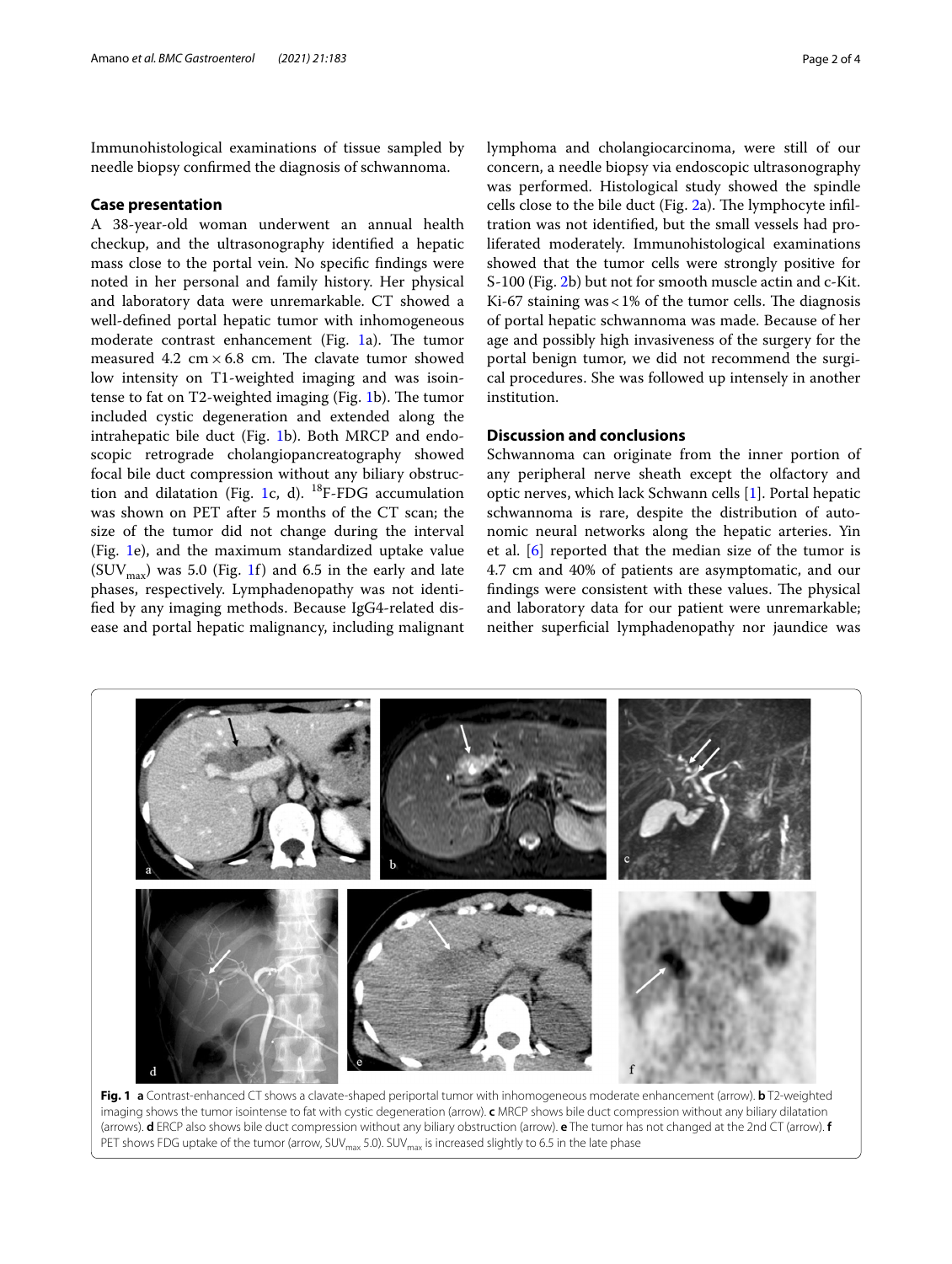

<span id="page-2-0"></span>observed. Associated neurofbromatosis was not identifed. Our fndings suggest that multimodality imaging should be performed to evaluate the portal hepatic tumor before surgery.

Manifestations shown with multimodality imaging may refect some pathohistological characteristics of a portal hepatic schwannoma. The clavate shape of the tumor can be consistent with the tumor distribution along the neural networks. The inhomogeneous contrast enhancement on CT and the presence of cystic degeneration on T2-weighted images suggested the coexistence of areas rich in spindle cells (Antoni A) and hypocellular areas (Antoni B) within the neurogenic tumor [[5,](#page-3-6) [6\]](#page-3-2). Compared to other types of nerve sheath tumors such as neurofbroma and melanotic schwannoma, the present MRI findings were consistent with schwannoma [\[10](#page-3-7)]. T2-weighted and MRCP images showed that the tumor extended along the bile ducts but no dilatation of the peripheral bile ducts. This imaging finding was not typical for cholangiocarcinoma. As reported about gastrointestinal schwannoma [[7–](#page-3-3)[9\]](#page-3-4), FDG accumulated in the portal hepatic schwannoma in our patient. Because Ki-67 staining was very low  $\left($  < 1%) and lymphoid cuff was not identifed histologically, neither malignant potential nor reactive infammation was the cause of the FDG accumulation in the tumor. The hypercellularity and microvascular density may be related to the FDG accumulation in the portal hepatic schwannoma. The glucose transporter might facilitate the uptake of FDG in schwannomas [\[9](#page-3-4)].

It was difficult to diagnose portal hepatic schwannoma and diferentiate it from malignant lymphoma, GIST, or IgG4-related disease. Although the  $\mathrm{SUV}_\mathrm{max}$  of 5.0 was low for a typical malignant lymphoma, the FDG avidity of a lymphoma can vary between the histological types  $[11]$ . GIST and IgG4-related disease can affect the periportal region and show the uptake of FDG on

PET [[12](#page-3-9), [13](#page-3-10)]. Because multimodality imaging indicated a low possibility of cholangiocarcinoma, we performed a needle biopsy, but not surgical intervention for this patient because of her age and high invasiveness of the hepatic surgery. Malignant schwannoma has been reported as the portal hepatic neurogenic tumor with high mitosis  $[14]$  $[14]$ ; the tumor is a progressive and mostly cystic lesion, and involves the hepatic parenchyma or bile ducts. Some cases of the malignant schwannoma are associated with neurofibromatosis. These clinical and imaging features may be diferent from those of our case. Although the accurate diagnosis of portal hepatic schwannoma remains difficult, multimodality imaging allowed us to use a less invasive procedure to acquire the histological specimen.

In conclusion, this was a rare case of portal hepatic schwannoma that showed FDG accumulation on PET. Several imaging characteristics suggested that this was a benign tumor in the periportal region. The diagnosis of portal hepatic schwannoma requires immunohistological examinations in addition to multimodality imaging studies to refect fully the pathohistological characteristics of the tumor.

#### **Abbreviations**

CT: Computer tomography; FDG: Fluorodeoxyglucose; GIST: Gastrointestinal tumor; MRI: Magnetic resonance imaging; MRCP: MR cholangiopancreatography; PET: Positron emission tomography; SUV<sub>max</sub>: Maximum standardized uptake value.

#### **Acknowledgements** Not applicable.

#### **Authors' contributions**

MA contributed to the case report and research work. MA and YA analyzed the images and co-wrote the draft. XT confrmed histological fndings. RT and YO also interpreted CT images. MO was tasked with intellectual content revisions. All authors have read and approved the fnal manuscript.

#### **Funding**

No funding was obtained for this study.